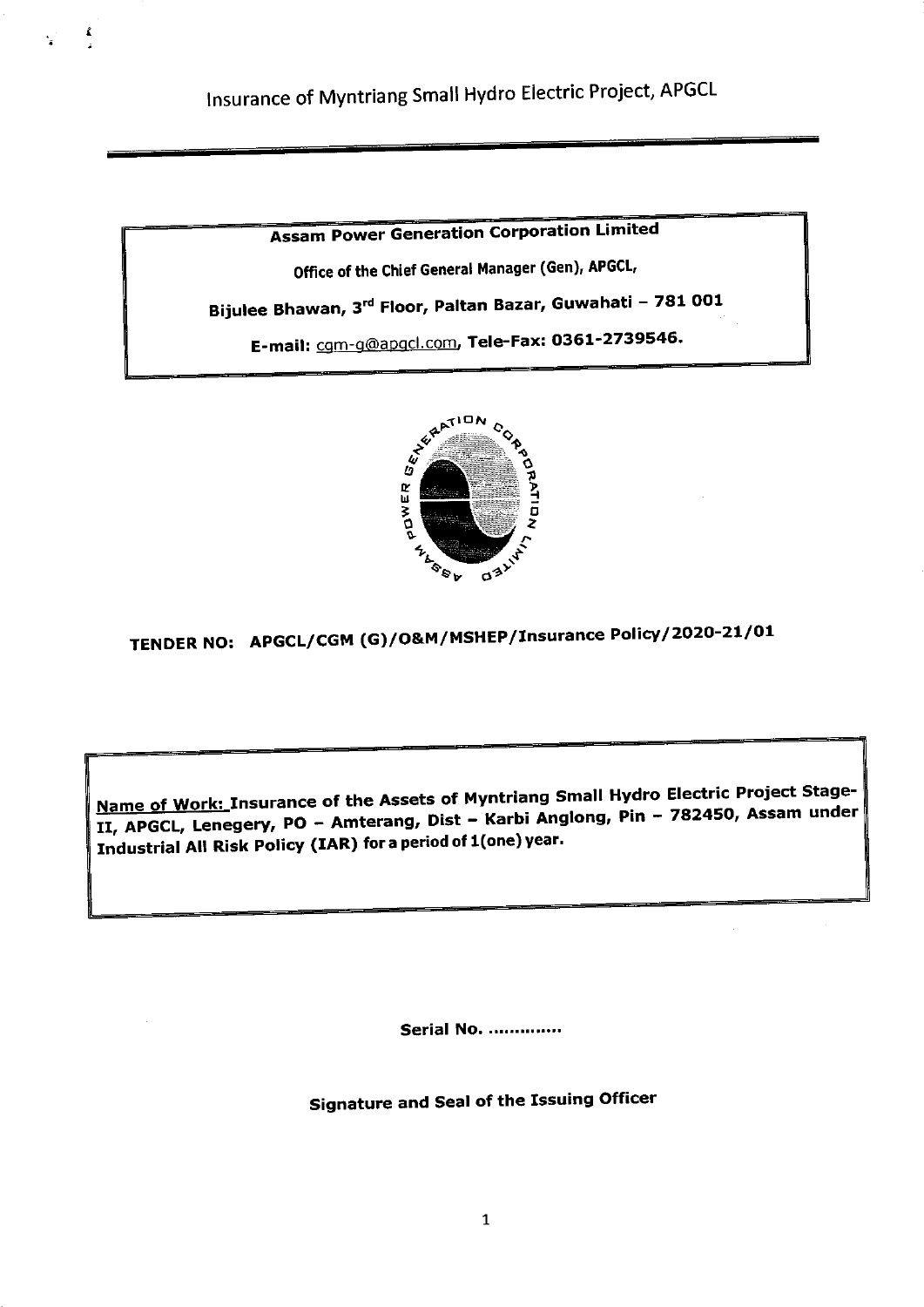### ASSAM POWER GENERATION CORPORATION LIMITED

#### **NOTICE INVITING TENDER**

## Tender Notice No: APGCL/CGM (G)/O&M/MSHEP Stage-II/Insurance Policy/2020-2t/ot

| Invitee                          | The Chief General Manager(Generation), APGCL, Bijulee<br>Bhawan, 3rd Floor, Paltanbazar, Guwahati-781001.                                                                                                                                                                                                   |
|----------------------------------|-------------------------------------------------------------------------------------------------------------------------------------------------------------------------------------------------------------------------------------------------------------------------------------------------------------|
| Name of the work                 | Insurance of the Assets of Myntriang Small Hydro Electric<br>Project Stage-II (3X1.5 MW), APGCL, Lenegery, PO -<br>Amterang, Dist - Karbi Anglong, Pin - 782450, Assam<br>under Industrial All Risk Policy (IAR) for a period of 1(one)<br>year.                                                            |
| <b>Bidder</b>                    | The bidder should have IRDA License / Registration as Indian<br>Insurer in accordance with the Insurance Act and approved by<br>IRDAI (Insurance Regulatory & Development Authority of India). The<br>bidders must have experience of doing Industrial All Risk<br>(IAR) Policy in Power Sector/Industries. |
| Insurance Intermediary           | Salasar Services (Insurance Brokers) Pvt. Ltd. has been<br>retained by the Corporation as its insurance broker /<br>intermediary.                                                                                                                                                                           |
| Tender issue date                | 22-12-2020 from 10:00 AM                                                                                                                                                                                                                                                                                    |
| Last day of Tender<br>submission | 29-12-2020 up to 14:00 HRS.                                                                                                                                                                                                                                                                                 |
| Tender opening                   | 29-12-2020 at 15:00 HRS                                                                                                                                                                                                                                                                                     |
| in www.apgcl.org only.           | For details please visit www.apgcl.org Any addendum/corrigendum will be made available                                                                                                                                                                                                                      |

I لدە12 تدا Chief General Manager (Generation) Assam Power Generation Corporation Ltd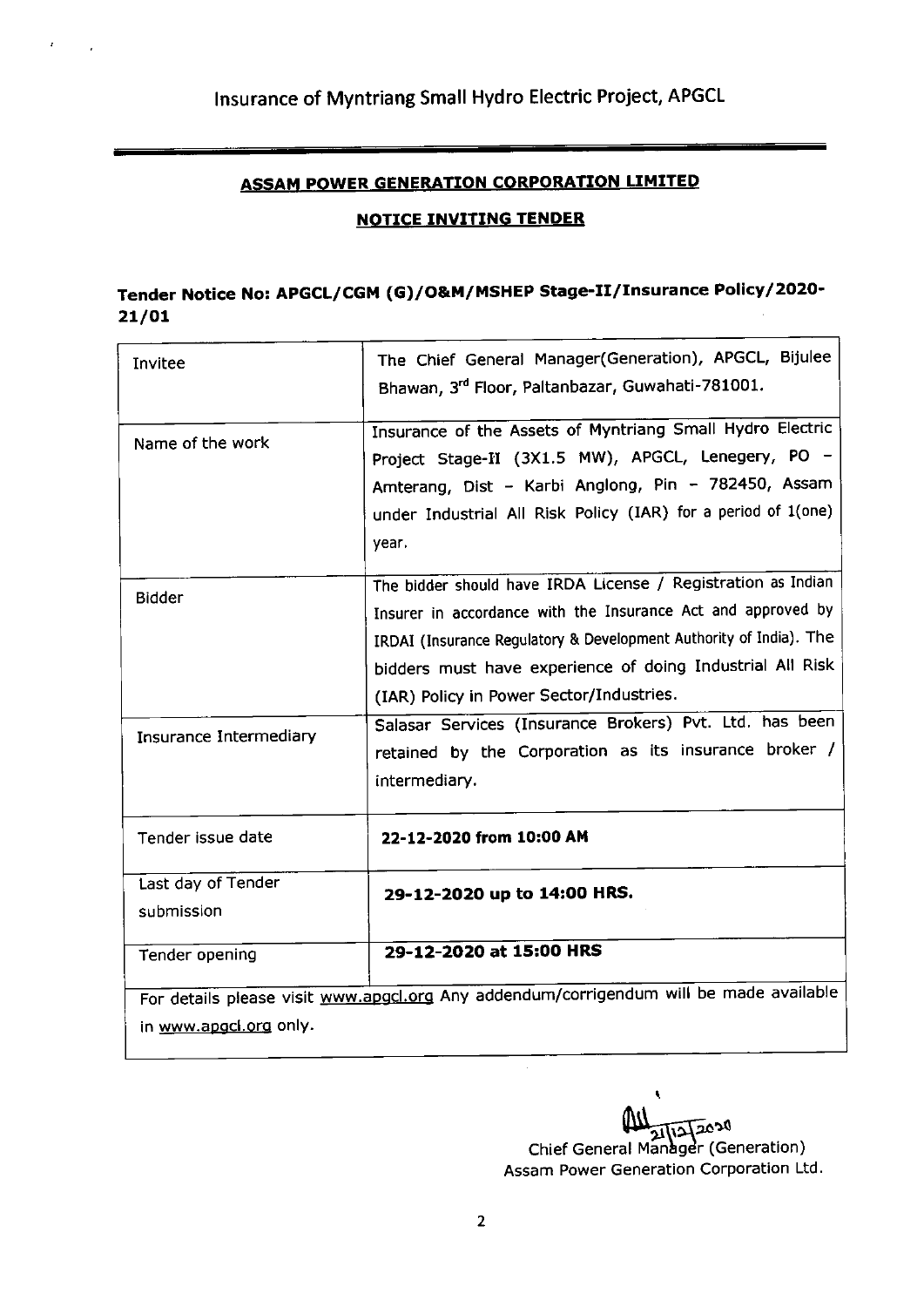#### A: OBJECTIVE:

The Myntriang Small Hydro Electric Project Stage-II (MSHEP ST-II) (3X1.5 MW) is located at Amtreng in the Karbi Anglong district of Assam. MSHEP envisages utilization of run off from 232 Sq. Km. of catchment area of Myntriang river in two stages. Stage-I (3X3 MW) of the project is under the scope of OEM.

|             |                | Capacity | Make            | Month of commissioning |
|-------------|----------------|----------|-----------------|------------------------|
| <b>Unit</b> | Type           | 1.5 MW   | Gugler, Austria | March 2014             |
| #1          | Hydro Turbine  | 1.5 MW   | Gugler, Austria | March 2014             |
| #2          | Hydro Turbine  |          | Gugler, Austria | May 2018               |
| #3          | Hydro Turbine  | 1.5 MW   |                 |                        |
|             | Total capacity | 4.5 MW   |                 |                        |

Location: Lengry, Amtereng, Boithalangso-782450 Dist: Karbi Anglong Nearest Airport: Guwahati Nearest Railway Station: Kampur By Road Distance From Guwahati: Around 140 Km

### B. INTENT OF THE TENDER DOCUMENT:

APGCL intends to take insurance cover on Reinstatement Value (RIV) Basis [Details at ANNEXURE-II] for its plant & machinery assets, T&D lines, Switch-yard and all buildings and All Civil Structure including dams, Dikes, intake, tunnel, shaft, high pressure tunnel, butterfly valve, penstock and building of power house, Boundary wall, Road etc (inclusive of both underground and over ground structures) of Myntriang Small Hydro Electric Project, APGCL, Lenegery, Karbi Anglong District under Industrial All Risk Policy (IAR) for a period of 1(one) year.

The bidders are invited to submit a Bid covering aspect as well as Price Quote for the subject requirement

APGCL shall provide necessary inputs/information as considered necessary to the successful bidders for completion of the requirement. Salasar Services (Insurance Brokers) Pvt. Ltd. has been retained by the Corporation as its insurance broker / intermediary.

tender shall be liable for rejection. The tenderer shall ensure to follow the instructions given hereunder failing which, the

#### **ELIGIBITY OF BIDDER:** c.

- The bidder must have IRDA License / Registration as Indian Insurer in accordance with the Insurance Act and approved by IRDAI (Insurance Regulatory & Development Authority of India).
- Insurance Act and approved by IRDAI (Insurance Regulatory & Development Mathems).<br>ii. The bidders have experience of doing Industrial All Risk Policy in Power sector/Industries.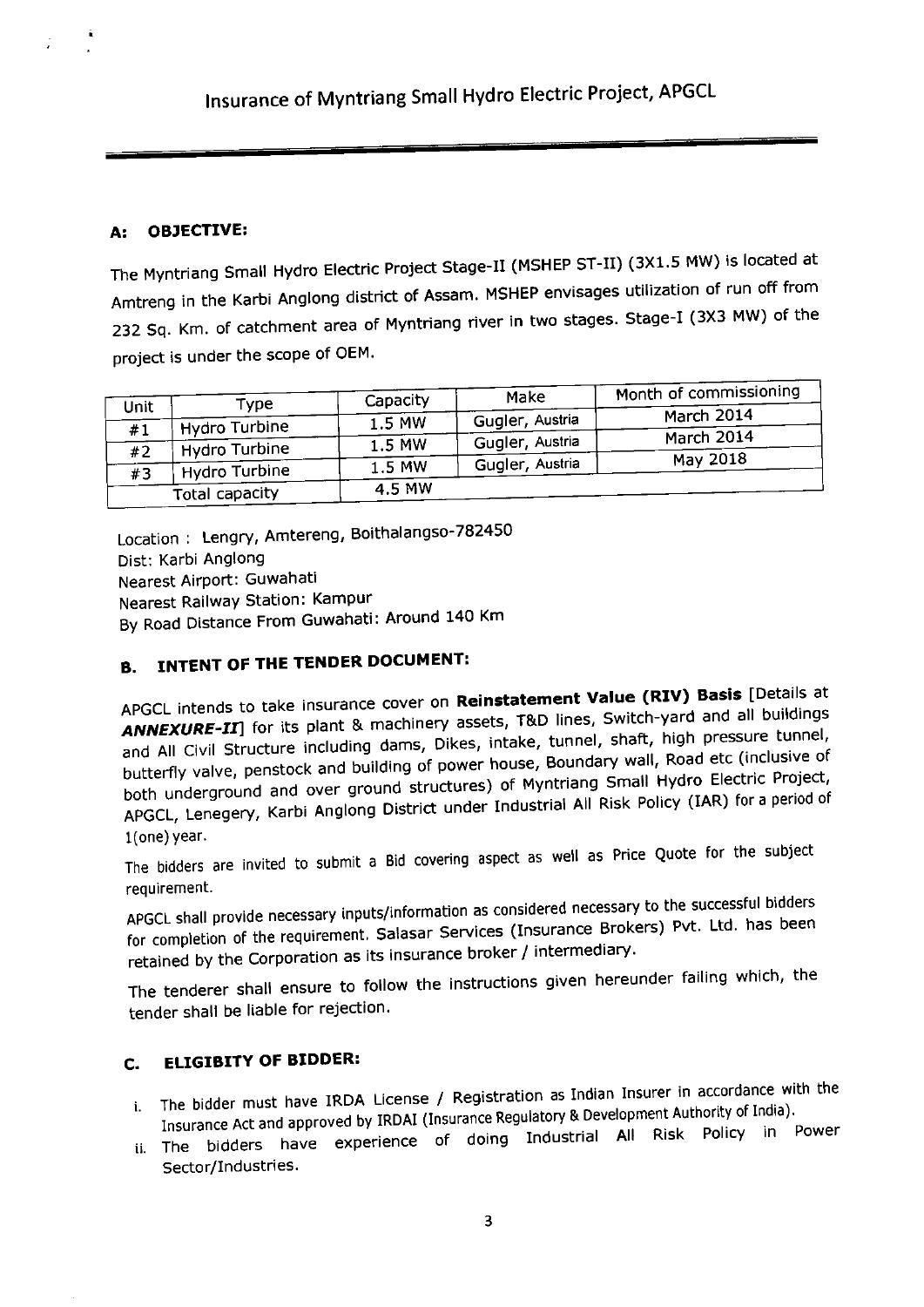- iii. The intending bidders must have a full-fledged operational branch located in Assam preferably at Guwahati or in its nearby towns in the districts of Kamrup of Assam. The servicing branch must nave adequate infrastructure and man power to handle all day to day issues. The address of the designated branches along with the name, email ID and contact number of the branch-in-charge must be furnished for our record.
- contact humber of the branch in the distance of the branch of the state of the debarred from business by any<br>iv. The bidder shall not, have been banned /de-listed / black listed / debarred from which this NIB PSU or Government Department during the last five years ending on the date on which this NIB is issued. Self declaration in original on Company's Letter head in this regard should be provided with the Bid document.

Further, the intending bidder must fulfill all the requisite clauses of tender.

#### D. EXPERIENCE OF BIDDER:

The eligible bidder must have sufficient experience of doing Industrial All Risk (IAR) Policy to the PSU or Government Power Sectors during the period of last 03 (three) years. Documentary evidence in regards to past experience (e.g., copies of Policy document for IAR Policy) must be submitted along with the submitted bid'

# document for tak Follcy) must be comment experience in Power Sector/Industries<br>Bidders must submit claim settlement experience in Power Sector/Industries<br>during the last 3 years. during the last 3 years.

# For Non-PSU Insurers must have additionally :

- a) The IAR Premium exclusive of taxes of the above policies shall be minimum<br>Rs 50.00 Lakhs.
- Rs 50.00 Lakhs.<br>b) The average premium collected during the last three years must be at least Rs 5,000 Crores (Rupees Five Thousand Crores).

Without the above stated documents, the bidder's experience will not be acknowledged.

# E. SCOPE OF INSURANCE POLICY:

The insurance policy shall cover the following risks and perils under the IAR policy within the guidelines of TAC/IRDA norms as applicable:

- 1. Material damage (Fire).
- 2. Machinery Breakdown.
- 3. Business Interruption-Fire Loss of Profit. (FLOP) on Gross Profit
- 4. Business Interruption-Machinery Breakdown Loss of Profit. (MLOP)
- 5. Clauses to be attached (To be as per attached RFQ):
	- a) Earthquake (Fire & Shock)
		- b) STFI
		- c) Lightning.
		- d) Explosion/Implosion.
		- e) Escalation Clause
		- f) Startup / Shut down expenses
		- g) Reinstatement Value Clause
		- h) Local Authorities Clause
		- i) Designation of Property Clause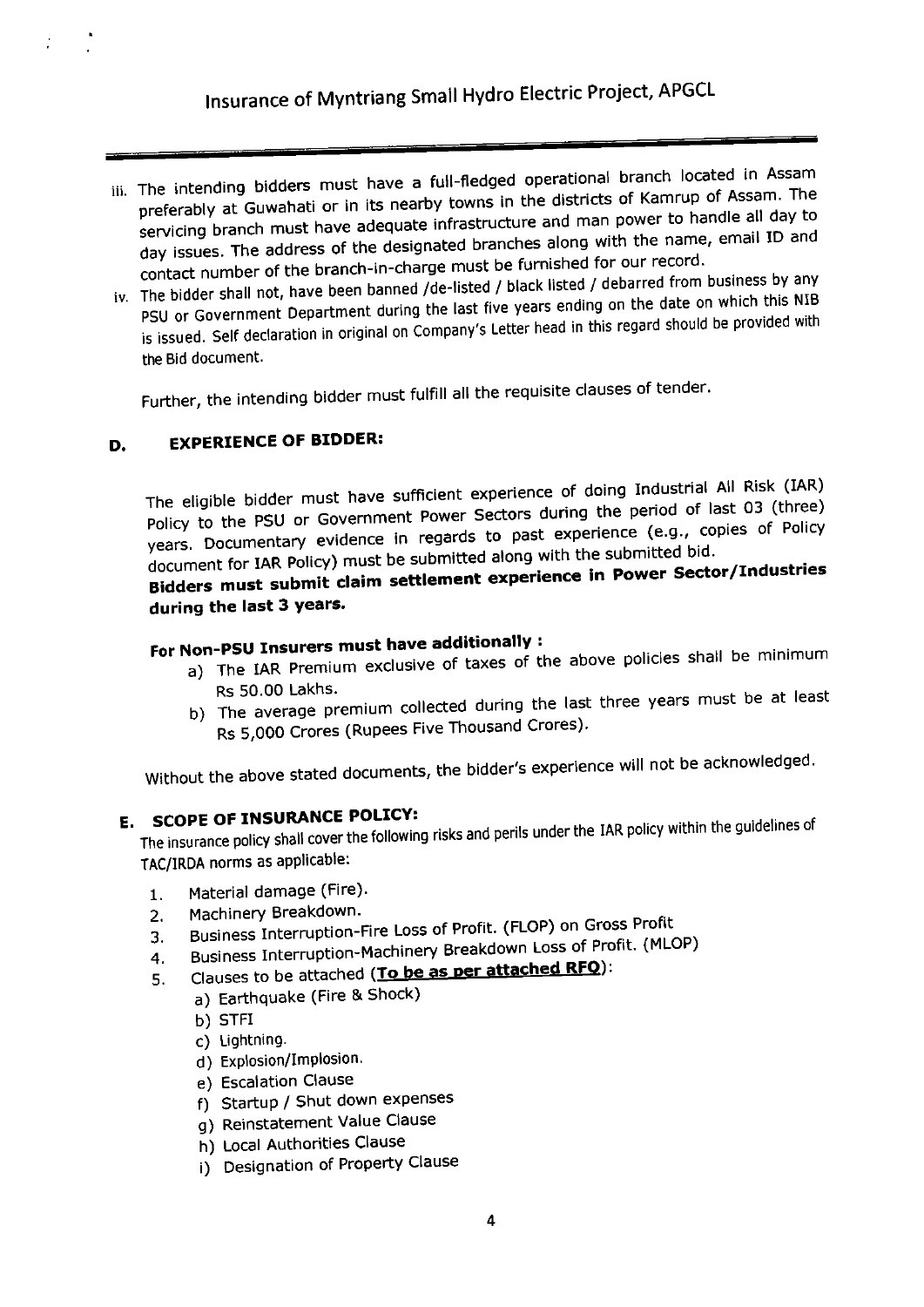- j) Agreed Bank Clause
- k) Departmental Clause
- l) Return of Premium Clause
- m) On-Account Payment Clause
- n) Architects, Surveyors, Consulting Engineers Fees clause
- o) Auditor's Fees Clause
- p) Removal of debris clause
- q) Aggravation clause
- r) Delayed Indemnity period clause
- s) New unit clause for new units which are coming up
- t) Tumover basis clause
- u) Nominators Adjustors clause
- v) Alternative basis clause
- w) 72 hours clause
- x) Burglary including theft cover clause
- y) Technological improvement clause
- z) Obsolete Parts clause
- aa) ImPact damage clause
- bb) Omission to insure clause
- cc) Spillage of Molten Material Damage -stocks clause
- dd)Spoilage Material Damage -Machinery, Containers & Equipments in specified blocks clause
- ee) Loss minimization expenses clause
- ff) Involuntary betterment clause
- gg) Plans, Documents & Computer Systems Records clause
- hh) Fire fighting expenses clause
- ii) Expediting expenses clause
- jj) Leakage and contamination cover clause
- kk) Claim Preparation Cost
- ll) Brand & trade mark clause
- mm) Off site premises clause
- nn)Immediate RePairs clause
- oo) Inadvertent Omission clause
- pp) Dismantle costs clause
- qq) Clean UP and other cost clause
- rr) Smoke Damage clause
- ss) Automatic Reinstatement clause
- tt) Decontamination & pollution clean-up expense clause
- uu)Leakage of Fire fighting Equipment/Accidental of Gas Flooding System clause
- 1) Prevention of access clause For FLOP:
	- 2) Claim Preparation Cost clause
	- 3) Loss Reduction expenses clause
	- 4) Refund of Premium Clause
	- 5) Accumulated Stock clause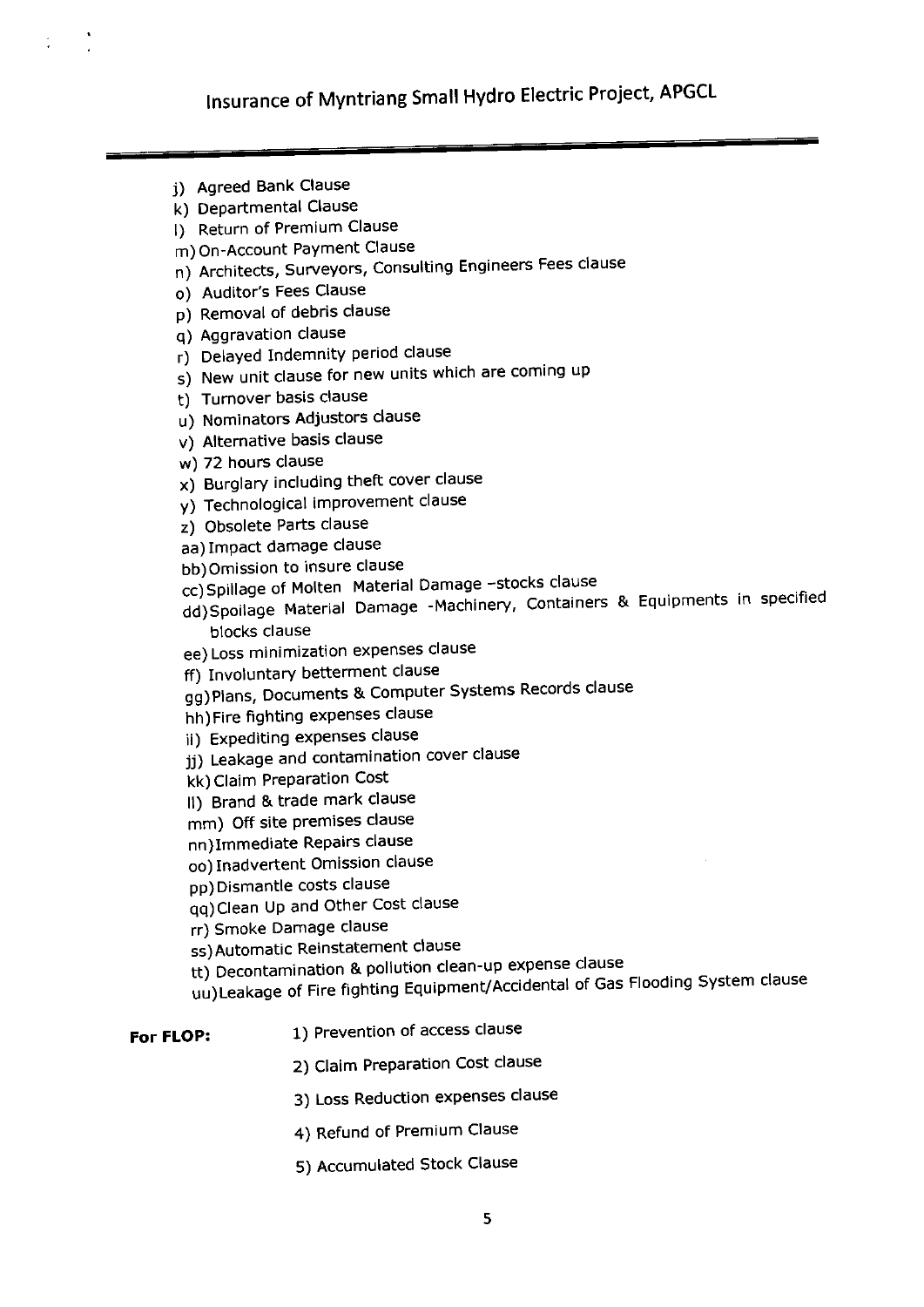#### 6) Aggravation Clause

Deductibles : As per the standard terms of IAR Policy' 6

### F. TERMS & CONDITIONS:

In case the bidder fails to state the deviation(s) in the schedule, it will be presumed that the bldder has accepted all terms and conditions of this tender document. Also, acceptance/reiecion of bidder's deviation(s) shall be at sole discretion of the Undersigned/APGCL'

# The clauses under the head-'Terms & Conditions' are given below:

### 1. Mandatory documents:

- The bidder must submit the following mentioned documents of the submitted tender without which the submitted tender may not be considered for evaluation at this end:
- a. Signed & sealed copy of APGCL Tender Document.
- b. Signed & sealed copy of PRICE SCHEDULE [ANNEXURE-III].
- c. Copy of PAN Card.
- d. Copy of valid GST Registration Certificate of the bidder's Firm'
- e. Documentary evidence in regards to past experience (e.g. copies of Policy) of
- doing IAR insurance to the PSU or Government Power sectors/Industries during the last 03 (three) years period must be submitted along with the submitted bid.
- 
- f. Certificate of Declaration for Confirmation of IRDA / TAC guidelines-A g. Certificate on letter head signed by the authorized signator, serving<br>Insurer has a servicing office at Guwahati / and or neighboring towns along with Contact Details & Office Address.

# h. Non-PSU Insurers need to additionally submit :

- i. Copy of the IAR Premium of minimum Rs 50.00 Lakhs exclusive of taxes of the submitted policies.
- ii. The average premium collected during the last three years for at least Rs 5,000 Crores (Rupees Five Thousand Crores).
- i. In addition to other requisite documents, the following will also be submitted by the successful bidder within 7 (seven) days of intimation of award of risk contract.
	- (i) Claim form for the PolicY'
	- (ii) Sets of documents required for Final settlement of Claim.

# 2. Clarification and Additional Information:

During submitted bid's evaluation, APGCL may request bidder for any clarification on the submitted bid and/or documents related to the tender. Bidder shall submit the sought clarifications and/or document(s) within stipulated time period as determined by the undersigned. However, seeking clarification and document(s) during post-bid evaluation shall be on sole discretion of APGCL'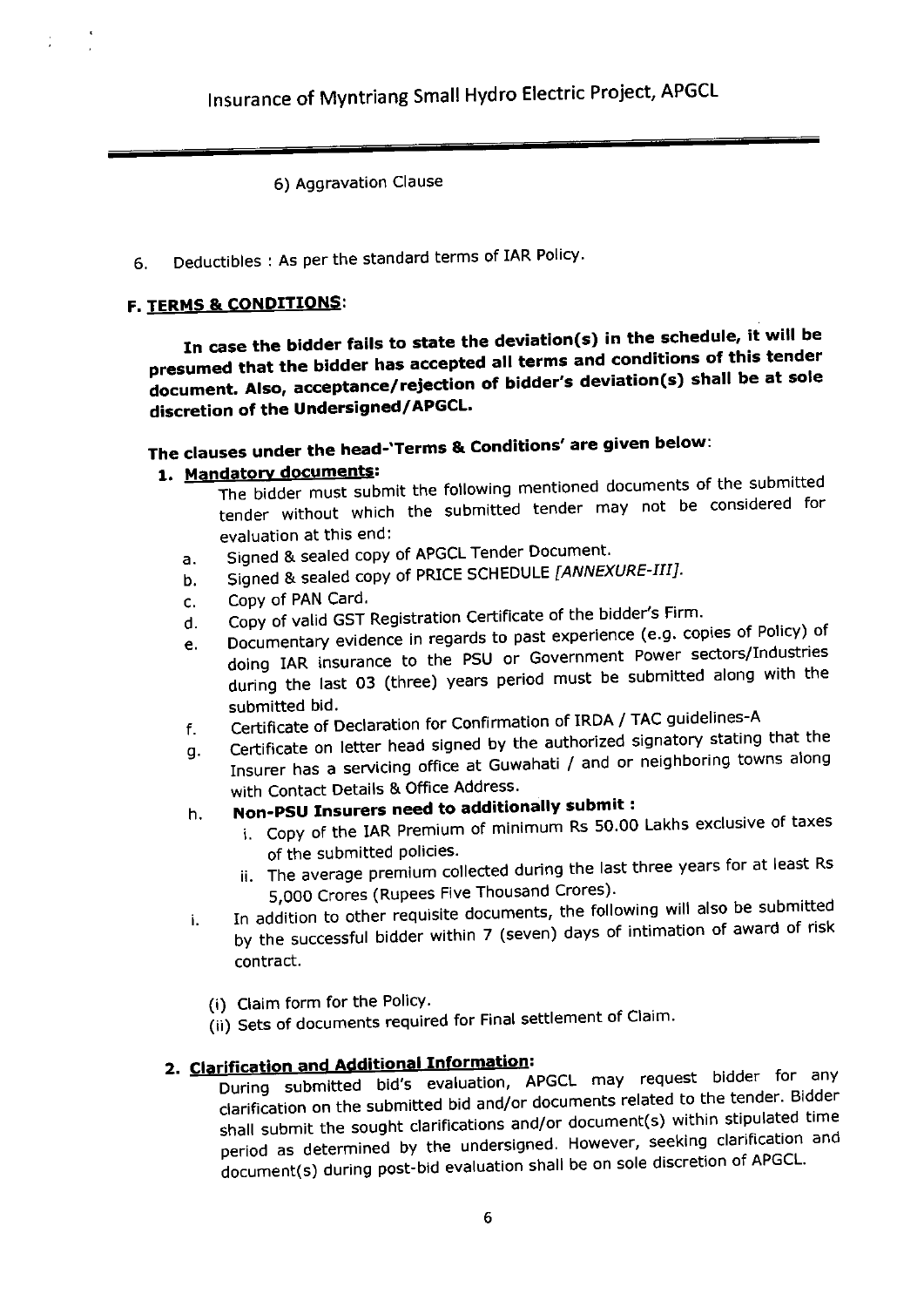### 3. Exceotions and Deviations:

### EXCEPTION AND DEVIATION PROFORMA

| SI.No. |          | <b>Ref of Bid Document</b> |  | <b>Deviations</b> |  |
|--------|----------|----------------------------|--|-------------------|--|
|        | Page No. | <b>Clause No.</b>          |  |                   |  |
|        |          |                            |  |                   |  |
|        |          |                            |  |                   |  |

NOTE: Bidders are advised not to stipulate any deviation(s) / condition(s) and to confirm compliance to tender conditions in Toto. However, in the event of bidder seeking any deviation(s) other than the clause 04 (below), the same should bidder seeking any deviation(s) offer than the share of the contributions strictly as per the<br>be submitted separately for commercial and technical sections strictly as per the format given above, otherwise, the same shall not be considered and it will be presumed that the bidder has accepted all terms and conditions of the tender.

Signature:

Name: ................... . .......

Bidder's Name: .............

Company Seal: .... ........

# The sealed bid documents must be received at this end within dtd. 29-12-2O2O till 143OO hrs.

Address to which documents to be sent (by Speed Post/Regd. Post/By Hand, etc):

The chief General Manager (Gen), APGCL Bijulee Bhawan, Paltanbazar Third Floor, D BLOCK Guwahati, Assam, India PIN Code: 781Oo1

Person to be contacted: Sri. Ajanta Mahanta, AGM (O&M) Mobile No: 70028-93733

# 4. Owner's right to accept or reject a BID:

APGCL reserves the right to accept a bid other than the lowest and to accept or reject any bid in whole or part, or to reject all bids with or without notice or reasons. Such decisions by APGCL shall bear no liability whatsoever consequence upon such decisions.

### 5.<u>Award of Order</u>:

a) The bidder whose bid is accepted by APGCL shall be issued Confirmed<br>Order/Letter of Intent prior to expiry of bid validity. The bidder have to confirm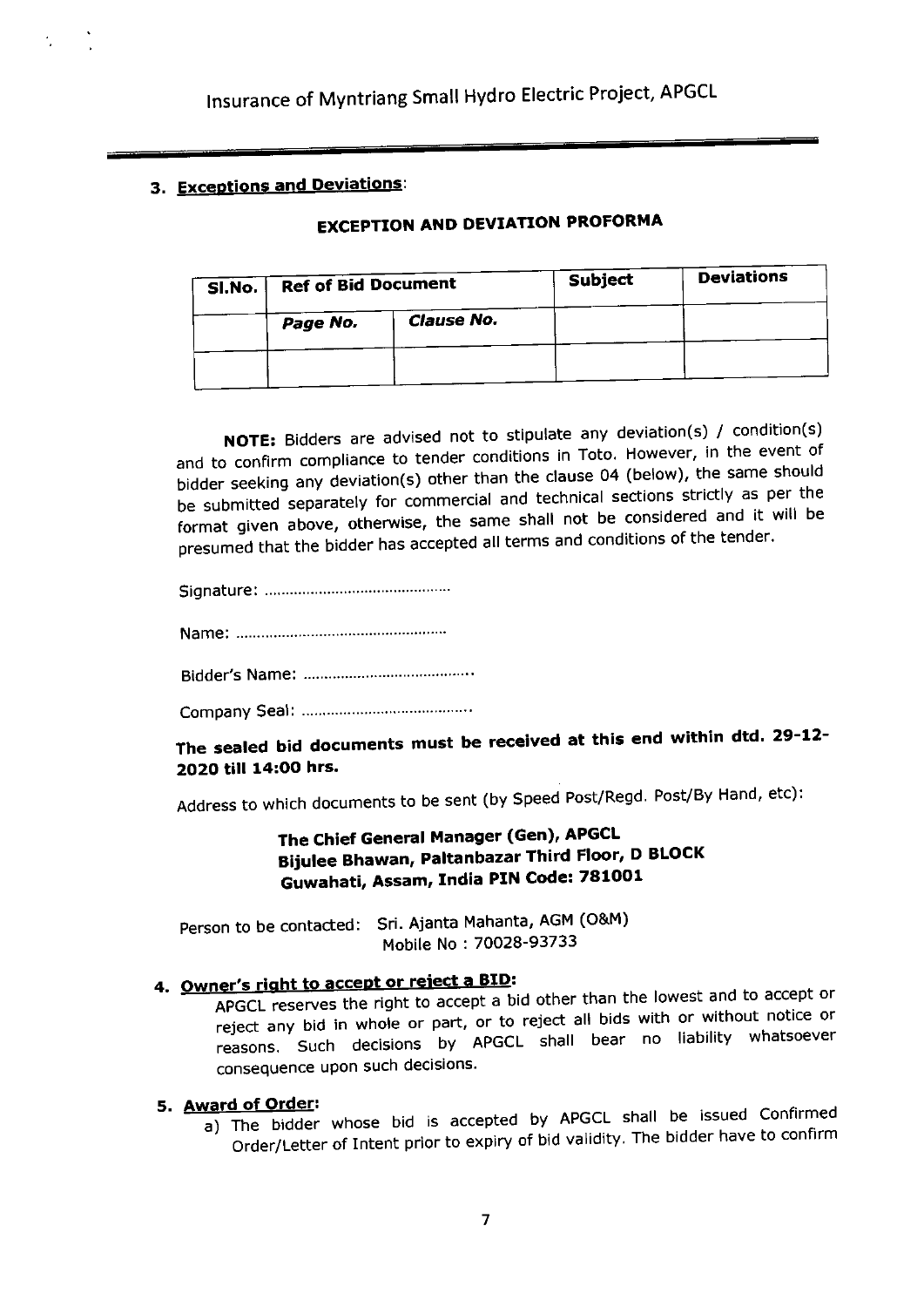his acceptance of the P.O. by return e-mail within 3 (three) days from receipt of this order at this end.

b) After acceptance of order, the bidder shall submit Insurance Policy documents Arter acceptance of every, the following address within 7 (seven) days of receipt<br>and Premium Receipt to the following address within 7 (seven) days of receipt and Fremium Reserve of the comparison by APGCL, Underwriter shall provide<br>of premium payment. After approval by APGCL, Underwriter shall provide three additional copies of Insurance Policy as required within ten days of such approval of APGCL.

O/O The Chief General Manager (Generation), Assam Power Generation Corporation Ltd., 3rd Floor, Bijulee Bhawan, Paltan Bazar, Guwahati-781001

- c) Additional endorsement to the Policy as and when necessary shall be made within 3 days of the Payment of Premium. The premium for the additional sum insured shall be paid at same rate on <u>prorate basis for</u> period.
- bids. d) APGCL shall not be obliged to furnish any information / clarification / explanation to the unsuccessful bidders as regards of non-acceptance of their

### 6. Arbitration:

All disputes or differences whatever so arising between the parties out of or relating to this Order shall be settled by arbitration as per clause 33.00 of "General Conditions for Supply & Erection 2014" of APGCL. The venue of arbitration shall be at Guwahati.

#### 7. Other Terms:

Any other terms & conditions not covered by above clauses shall be governed by "General Conditions for Supply & Erection 2014" of APGCL which is available in the website www.apgcl.org

# **G. GENERAL INSTRUCTIONS TO BIDDER:**

- NERAL INSTRUCTIONS TO BIDDER:<br>1. The intending bidders may collect the Biding document (Tender document) from the O/O the undersigned or may also download the same from the APGCL's website (www.apgcl.org). Bidder shall submit tender document duly signed and stamped on each page of tender in token of his acceptance along<br>with his bid.
- 2. Bidder must submit the techno-commercial bid along with all the documents (e.g., copies of earlier<br>envelone. The top of the envelop documents (e.g., copies of earlier Policy document for IAR Policy) in a sealed envelope. The top of the envelope should duly bear the Tender Number,<br>the end time of opening of the bid along with address of the office and date and time of opening of the bid along with address of the office and must reach APGCL, Guwahati end within 29-12-2020 till 14:00 hrs.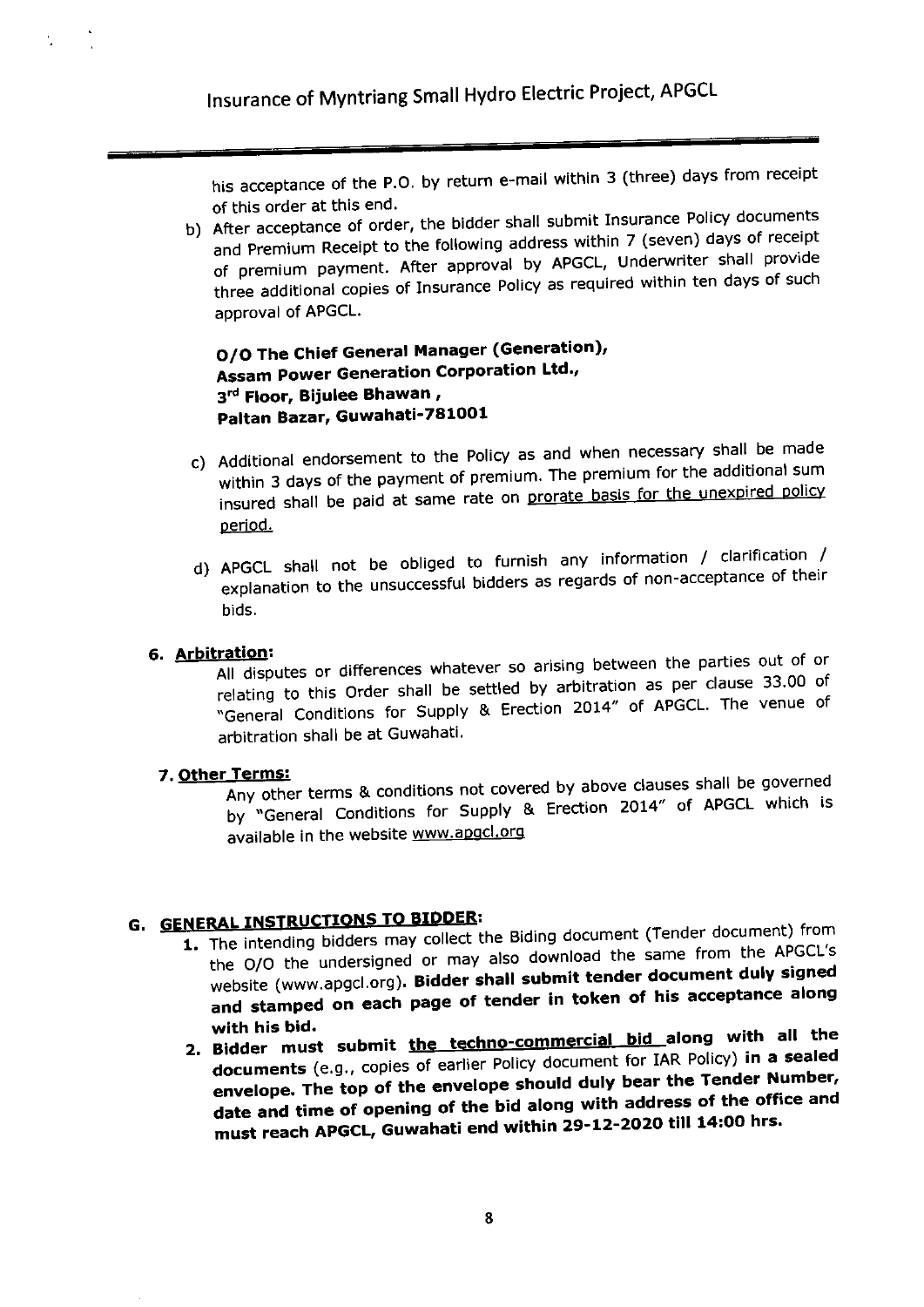- 3. The bid shall be completed in single Techno-Commercial bid system. The bid shall have to contain the following as mentioned below: Bid and the following mentioned documents must be submitted in sealed envelope:
	- Signed and sealed copy of APGCL Tender document in original.
	- Technical and Commercial part of bidder's Offer.
	- All requisite documents as per Clause 'F' of this tender document.
	- Any other relevant document as required for this tender.
	- "Offered Premium" dully filled shall be submitted in the format as furnished at Annexure-III only. Offered Premium shall have to include GST. No stipulation, deviation, terms and conditions, presumption, etc shall be stated in premium part of bid. APGCL shall not take cognizance of any such statement and may at their discretion reject such price bids. Also, premium quoted by the bidder must be in INR'
	- Bidder must provide complete break up of their quoted rates and premium in the Break-up Schedule at ANNEXURE-III of Bid Document for various covers in support of Gross Premium. The premium quoted must cover all the risks and perils as mentioned in Clause-E of this tender document, Scope of Insurance coverage.

### 4. Date and Time of Submission:

Bid must be submitted by the due date and time mentioned in the Notice Inviting Tender or any extension thereof as duly notified in writing by APGCL'

#### 5. BID Opening:

- i) On the date and time mentioned in 'Notice Inviting Tender', the Bid will be opened in the office of the Chief General Manager, APGCL, Bijulee Bhawan, Third Floor, D Block, Paltanbazar, Guwahati (Assam), PIN Code: 781OO1
- In the event the specified date of bid opening is declared a holiday for<br>ii) In the event the specified date of bid opened as the next working APGCL / untoward bandh, the bid shall be opened on the next working day at the specified time and location.

### 6. BID Evaluation Criteria:

- i) The bid shall be evaluated as per clauses stipulated in this tender document and as per instructions laid down in the document "General Instructions for Supply and Erection 2014" of APGCL'
- ii) Bidders must ensure that complete bid along with all details as sought are submitted as per requirements of this tender document.
- iii) The quoted price inclusive of all components as referred in PRICE SCHEDULE shall be considered during bid evaluation. The bidder must clearly specify GST levied in the absence of which the same shall be at bidder's scope.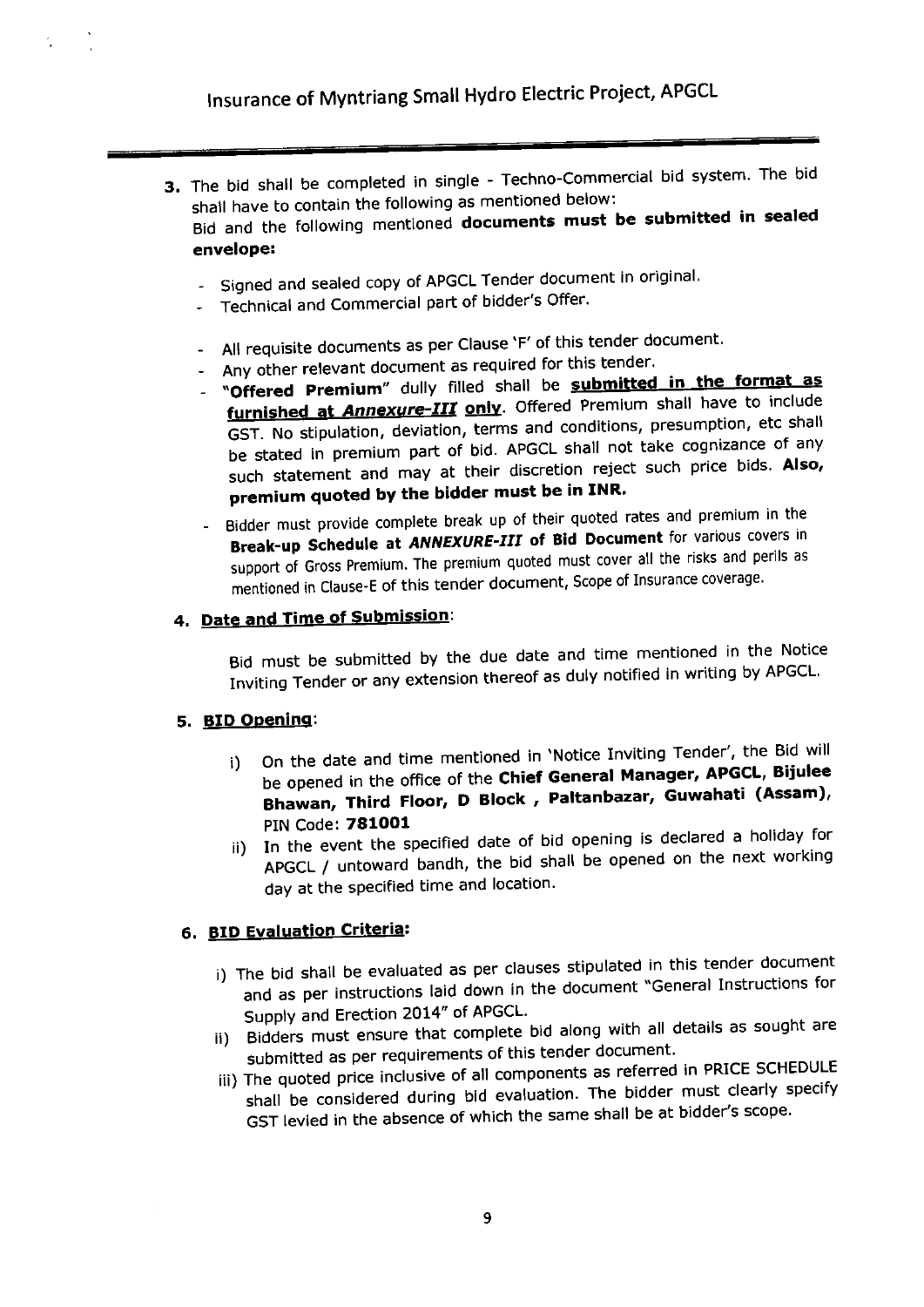7. Bidder must fill-up and submit. "Declaration Form-A, and PRICE SCHEDULE at ANNEXURE-III" attached with this tender document along with the duly signed and stamped copy of the APGCL tender document and RFQ Slip [ANNEXURE-II] in the submitted bid.

#### 8. Consignee:

The Chief General Manager (Generation), Assam Power Generation Corporation Ltd, 3<sup>rd</sup> Floor, Bijulee Bhawan, Paltan Bazar, Guwahati-781001 Dist. Kamrup, Assam, Email : cgm-g@aPgcl.com

The undersigned reserves the right to accept or reject any or all of the bids without assigning any reason thereof. He is not bound to accept the lowest rate also,

Enclo: 1. Technical schedule.

2. Price schedule.

 $\frac{1}{2}$  ממה הוא )<br>Chief General Manager (Gen), APGCL, Bijulee Bhawan, Ghy-1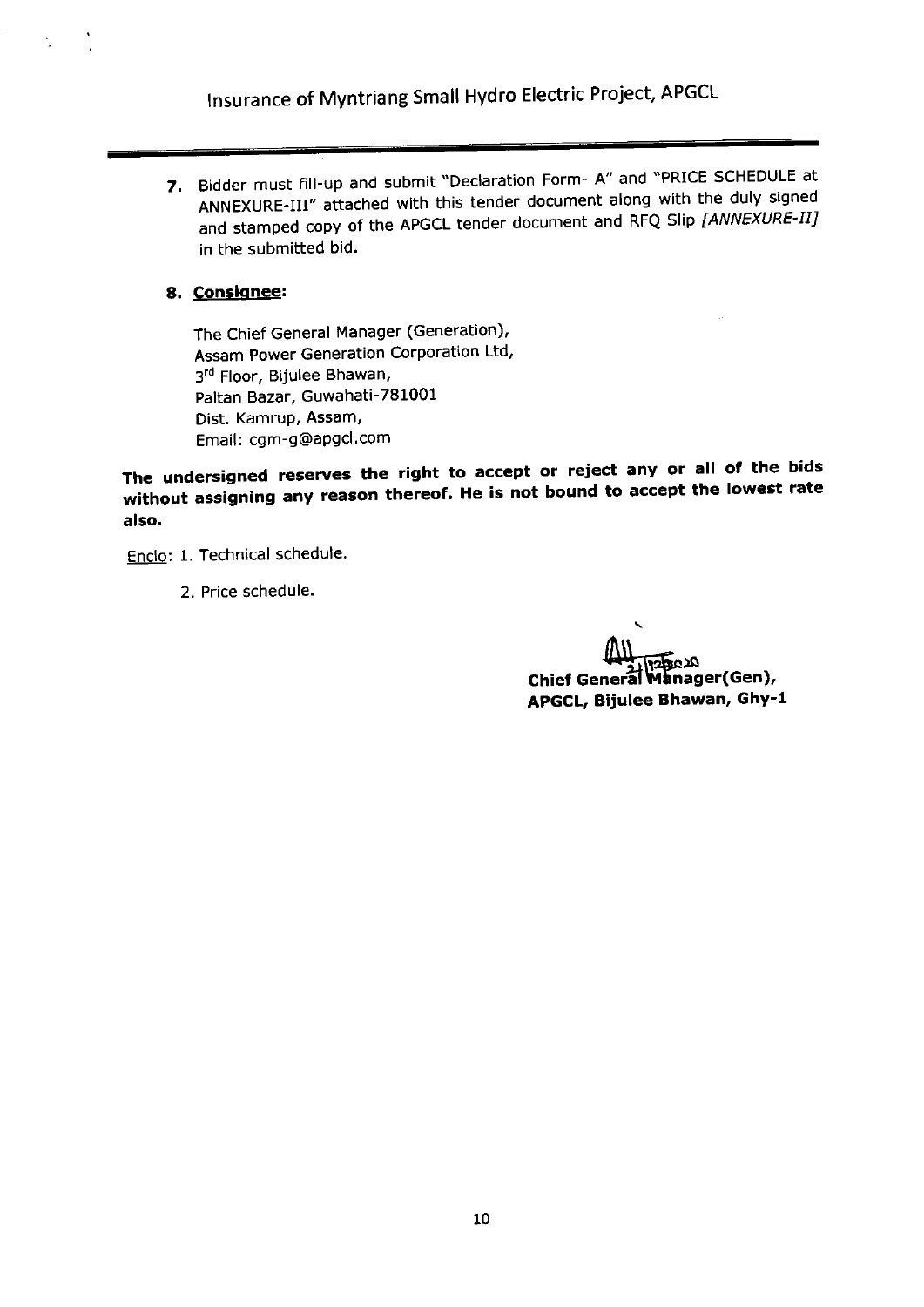### ANNEXURE - I

#### TECHNICAL BID

The bidders are requested to ensure that the following points/aspects in particular have been compiled within their offer failing which the offer is liable to be rejected.

- 1. Please tick  $(\checkmark)$  the box(es), whichever is applicable, and cross  $(X)$  the box(es), whichever is/are not applicable (NA).
- 2. Please sign on each sheet.
- 3. This "Bid Information Sheets" duly filled in must be submitted along with the offer.

#### (A) COMMERCIAL

1.0 Is the offer being sent by Regd. Post, Courier Services or proposed to be dropped in Tender Box?

Sent by Regd. Post

Sent bY Courier Services

Dropped in Tender Box

- 2.0 Has it been ensured that there is no overwriting in the tender? Have corrections been properly attested by the person signing the tender?
- 3.0 Has the tender been prepared in sufficient details clearly so as to avoid post tender opening clarifications?
- 4.0 Acceptance of the following clauses in toto:
- i) Terms of Payment clause:
- ii) Arbitration clause:

### (B) TECHNICAL

1.0 Whether necessary credential has been attached with the offer?

| YES        | NO        |
|------------|-----------|
| <b>YES</b> | <b>NO</b> |
| YES        | <b>NO</b> |
| <b>YES</b> | <b>NO</b> |





| --<br>- 7 | ٩O |
|-----------|----|
|           |    |

| NО          |
|-------------|
| ш<br>-<br>- |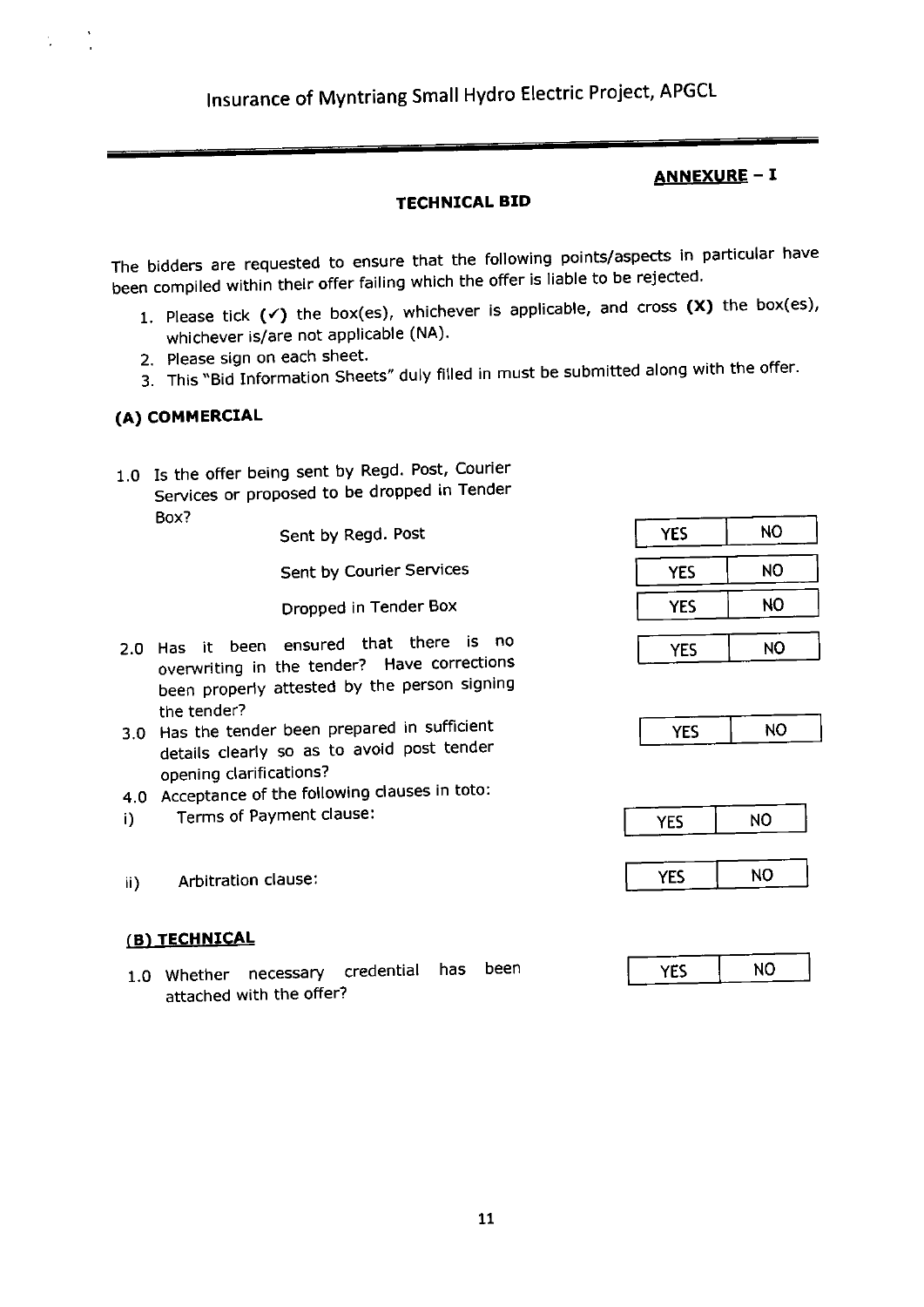# ( C) BIDDER'S EXPERIENCE OF IAR POLICIES

| SL.<br>No. | NAME AND ADDRESS<br><b>PSU</b><br><b>or</b><br>OF.<br><b>Government Power</b><br>Sectors (s) | <b>OF</b><br><b>PERIOD</b><br><b>INSURANCE</b> | PREMIUM VALUE<br>(INCLUSIVE OF TAX) | <b>REMARKS</b> |
|------------|----------------------------------------------------------------------------------------------|------------------------------------------------|-------------------------------------|----------------|
|            |                                                                                              |                                                |                                     |                |
|            |                                                                                              |                                                |                                     |                |
|            |                                                                                              |                                                |                                     |                |

**NOTE:** 

÷,

Past Experience shall include insurance made during last 3 years only.

(Use separate sheets if required)

# Signature and Seal of the Bidder

Address of the Bidder:

Phone/Fax no:

E-mail: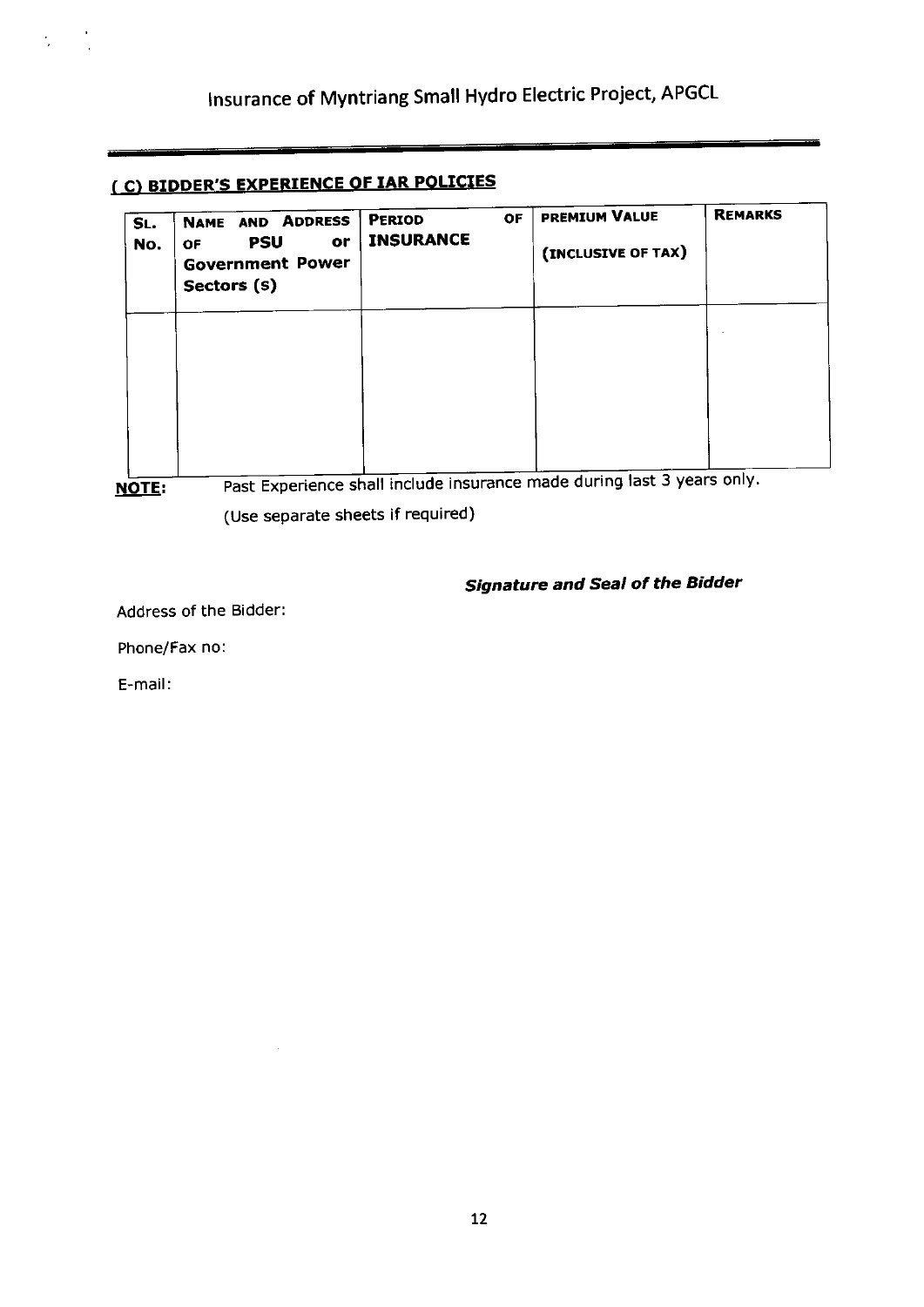ř,

### ANNEXURE - II

# RFO FOR INDUSTRIAL ALL RISK POLICY

| <b>Client Name :</b>            | <b>Assam Power Generation Corporation Limited</b>                                                                                                                                                                                                                                                                                                                        |
|---------------------------------|--------------------------------------------------------------------------------------------------------------------------------------------------------------------------------------------------------------------------------------------------------------------------------------------------------------------------------------------------------------------------|
| <b>Mailing Address:</b>         | Chief General Manager (Generation), APGCL, Bijulee Bhawan,<br>Floor, Paltanbazar, Guwahati - 781001<br>3rd                                                                                                                                                                                                                                                               |
| <b>Policy Period:</b>           | 1 year from the date of receipt of Insurance Premium.                                                                                                                                                                                                                                                                                                                    |
| <b>Policy Type:</b>             | Industrial All Risk Policy for Myntriang Small Hydro<br><b>Electric Project (4.5 MW)</b>                                                                                                                                                                                                                                                                                 |
| Scope of cover:                 | As per IAR policy                                                                                                                                                                                                                                                                                                                                                        |
| <b>Address of RiskLocation:</b> | Within the boundaries of Lenegery, PO - Amterang, Dist -<br>Karbi Anglong, Pin - 782450, Assam.                                                                                                                                                                                                                                                                          |
| Policy wording:                 | As per Standard IAR policy                                                                                                                                                                                                                                                                                                                                               |
| <b>Business of Insured:</b>     | <b>Myntriang Small Hydro Electric Project (3X1.5 MW)</b>                                                                                                                                                                                                                                                                                                                 |
| <b>Sum Insured:</b>             | MD Fire - Rs. 600,000,000/- (Including of Transformer Oil,<br>Gear oil and any other Oil which are inside the Equipment)                                                                                                                                                                                                                                                 |
|                                 | MD MB - Rs. 261,250,000/-                                                                                                                                                                                                                                                                                                                                                |
|                                 | Plant and Machinery sum insured is inclusive of<br>transformer oil, gear oil and any other such oil which are<br>inside the equipment and also including of power and<br>control cables (But Excluding 5% Piping in utilities,<br>drinking water, sewerage pipe, effluent pipe, drainage<br>pipe, etc and flexible cabling for lighting in plant and<br>street lighting) |
|                                 | Fire Loss of Profit (FLOP) - Rs. 20,000,000/-                                                                                                                                                                                                                                                                                                                            |
|                                 | Indemnity Period - 12 months                                                                                                                                                                                                                                                                                                                                             |
|                                 | Machinery Loss of Profit (MLOP) - Rs. 20,000,000/-                                                                                                                                                                                                                                                                                                                       |
|                                 | Indemnity Period - 12 months                                                                                                                                                                                                                                                                                                                                             |
| <b>Basis of indemnity</b>       |                                                                                                                                                                                                                                                                                                                                                                          |
| <b>Under LOP:</b>               | Turnover basis with Accumulated stock clause with a provision for<br><b>Alternative Basis</b>                                                                                                                                                                                                                                                                            |
|                                 | Alternate clause to be included                                                                                                                                                                                                                                                                                                                                          |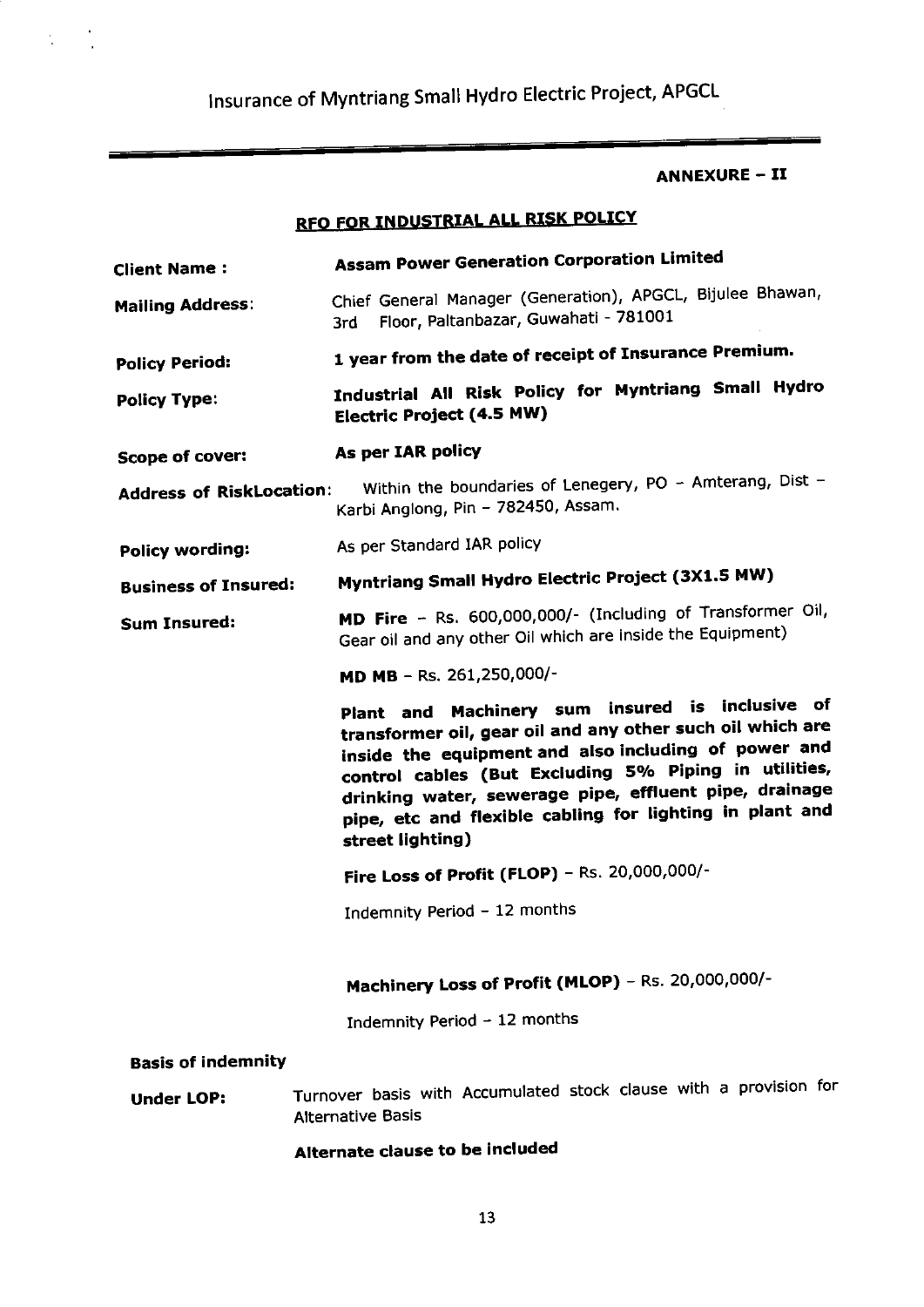$\ddot{\phantom{0}}$ 

 $\frac{1}{2}$ 

| Deductible:        | As per standard IAR Policy.                                                                                                                                                    |
|--------------------|--------------------------------------------------------------------------------------------------------------------------------------------------------------------------------|
| <b>Process:</b>    | <b>Continuous Process plant.</b>                                                                                                                                               |
| Add on covers/     |                                                                                                                                                                                |
| <b>Extensions:</b> | 1) Earthquake - Rs. 600,000,000/-                                                                                                                                              |
|                    | 2) Escalation (5% of the Value of Fixed Assets other than Stores,<br>Spares & Consumables) - Rs. 29,500,000/-                                                                  |
|                    | 3) Removal of debris for Rs. 50,000,000/-                                                                                                                                      |
|                    | 4) Architect, Surveyor's & Consulting Engineer's Fees - Rs.<br>50,000,000/-                                                                                                    |
|                    | 5) Auditor Fees - Rs. 50,000,000/-                                                                                                                                             |
|                    | 6) STFI - Rs. 600,000,000/-                                                                                                                                                    |
|                    | 7) Start Up/Shut down Expenses - Rs. 50,000,000/-                                                                                                                              |
|                    | 8) Impact damage due to insureds own and O&M contractors Rail/Road<br>Vehicles, Fork lifts, Cranes, Stackers and the like and articles dropped<br>therefrom - Rs. 50,000,000/- |
|                    | 9) Omission to insure @ 5% of sum insured - Rs. 29,500,000/-                                                                                                                   |
|                    | 10) Spillage of Molten Material Damage Cover -Stocks in specified<br>blocks - Rs. 50,000,000/-                                                                                 |
|                    | 11) Spoilage Material Damage -Machinery, Containers & Equipments in<br>specified blocks - Rs. 50,000,000/-                                                                     |
|                    | 12) Loss minimization expenses - Rs. 50,000,000/-                                                                                                                              |
|                    | 13) Involuntary betterment clause - Rs. 50,000,000/-                                                                                                                           |
|                    | Rs.<br>Plans, Documents & Computer Systems Records<br>(14)<br>50,000,000/-                                                                                                     |
|                    | 15) Fire fighting expenses - Rs. 50,000,000/-                                                                                                                                  |
|                    | 16) Expediting expenses - Rs. 50,000,000/-                                                                                                                                     |
|                    | 17) Leakage and contamination cover - Rs. 50,000,000/-                                                                                                                         |
|                    | 18) Claim Preparation Cost - Rs. 50,000,000/-                                                                                                                                  |
|                    | 19) Brand & trade mark - Rs. 50,000,000/-                                                                                                                                      |
|                    | 20) Off site premises - Rs. 50,000,000/-                                                                                                                                       |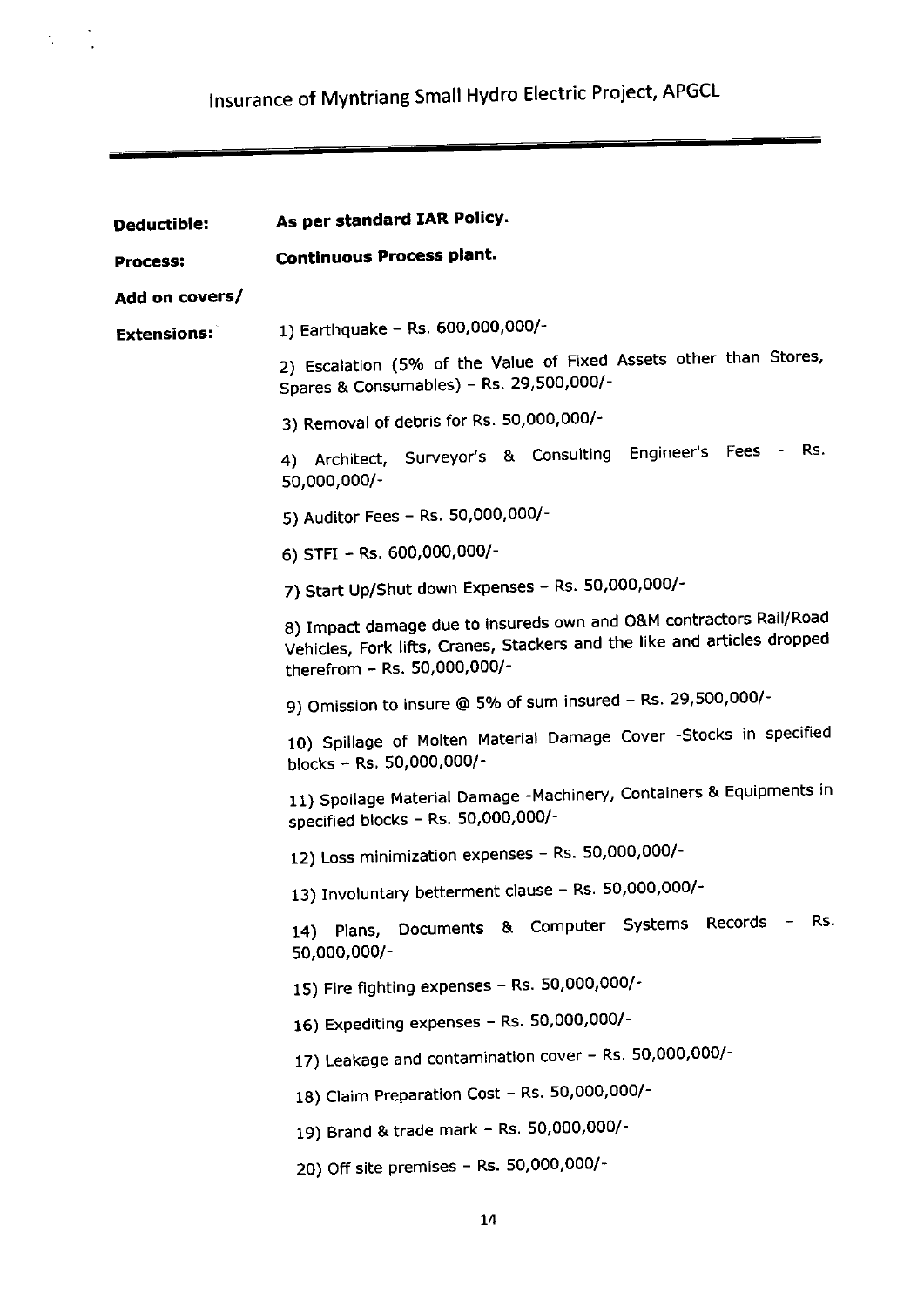- 21) Immediate Repairs Rs. 50,000,000/-
- 22) Inadvertent Omission- Rs. 50,000,000/-
- 23) Dismantle costs Rs. 50,000.000/-
- 24) Clean Up and Other Cost Rs. 50,000,000/-
- 25) Smoke Damage Rs. 50,000,000/-
- 26) Automatic Reinstatement Rs. 50,000,000/-
- 27) Decontamination & pollution clean-up expense Rs. 50,000,000/-

28) Leakage of Fire fighting Equipment/Accidental of Gas Flooding System - Rs. 50,000,000/-

Free add ons

for FLOP: 1) Prevention of access with maximum limit of 4 weeks (over & above the policy time excess) and with maximum radius of 5 kilometers from insured premises) - Rs. 50,000,000/-

- 2) Claim Preparation Cost Rs. 50,000,000/-
- 3) Loss Reduction expenses Rs. 50,000,000/-
- 4) Refund of Premium Clause Rs. 50,000,000/-
- 5) Accumulated Stock Clause Rs. 50,000,000/-
- 6) Aggravation Clause Rs. 50,000,000/-

#### Clauses to be

Attached: Agreed Bank clause

Earthquake (Fire and Shock) clause

STFI Clause

Designation of Property clause

Reinstatement value clause

Local Authority clause

Escalation clause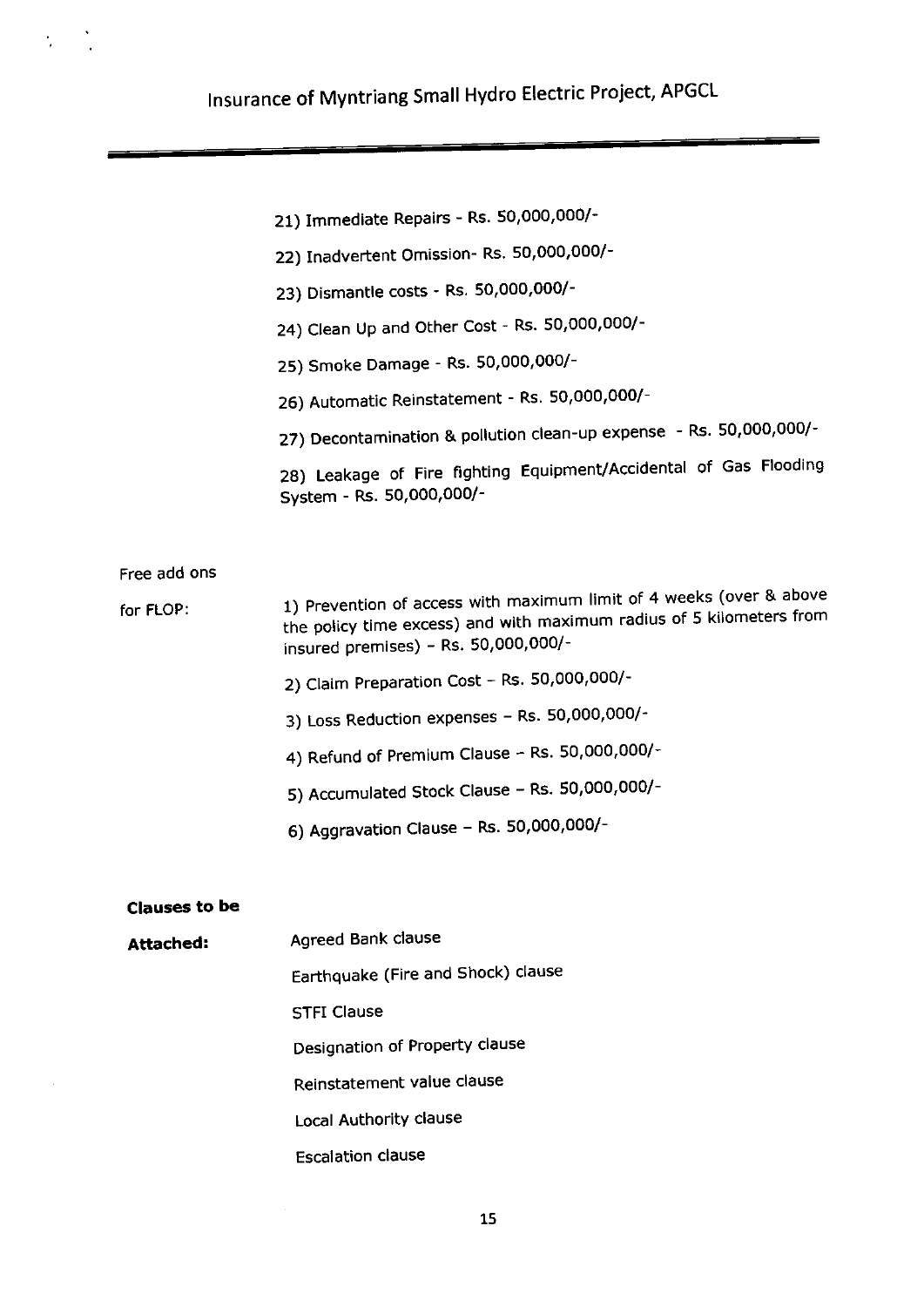Removal of debris clause Architecture's, Surveyors, consulting engineers fees clause Auditor's Fees Clause Start Up/Shut down Expenses Clause Departmental clause Aggravation clause Delayed Indemnity Period clause New unit clause for new units which are coming up Turnover Basis Clause Nominator's Adjustors Clause Alternative Basis Clause 72 Hours clause Burglary including theft cover clause Technological Improvement clause Obsolete Parts clause Return of premium clause On Account payment clause Impact damage clause Omission to insure clause Spillage of Molten Material Damage Cover -Stocks in specified blocks clause Spoilage Material Damage -Machinery, Containers & Equipments in specified blocks clause Loss minimization expenses clause Involuntary betterment clause Plans, Documents & Computer Systems Records clause Fire fighting expenses clause Expediting expenses clause Leakage and contamination cover clause Claim Preparation Cost clause

Brand & trade mark clause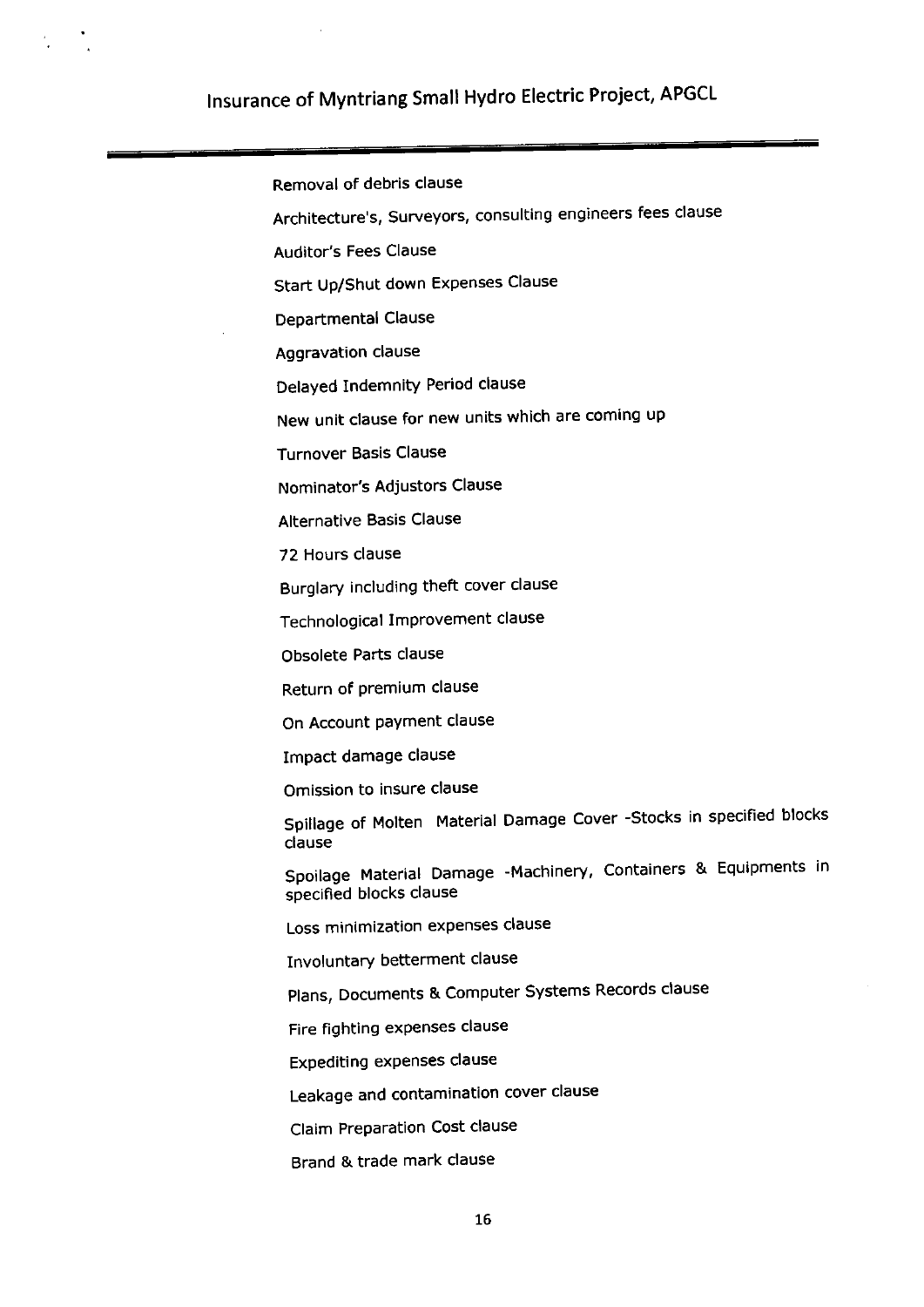Off site premises clause

Immediate Repairs clause

Inadvertent Omission clause

Dismantle costs clause

Clean Up and Other Cost clause

Smoke Damage clause

Automatic Reinstatement clause

Decontamination & pollution clean-up expense clause

Leakage of Fire fighting Equipment/Accidental of Gas Flooding System clause

- For FLOP: 1) Prevention of access clause
	- 2) Claim Preparation Cost clause
	- 3) Loss Reduction expenses clause
	- 4) Refund of Premium Clause
	- 5) Accumulated Stock Clause
	- 6) Aggravation Clause

Exclusions: As per Standard IAR Tariff

# **List of Nominator's Adjustors:**

- 1. Bhadra & Associates Pvt. Ltd.
- 2. M. P. Hansaria
- 3. M. N. Zutsi
- 4. Pradeep Adhikary
- 5. Souren Chafteriee

#### NOTE:

1. FEA WARRANTY WILL NOT BE ACCEPTABLE. IT CANNOT BE SUBSEQUENTLY **IMPOSED** 

2. Please quote premium separately for Fire Machinery Breakdown, FLOP, MLOP and Add on covers (Item wise).

3. Sum Insured under MB: 5% deducted for piping and cabling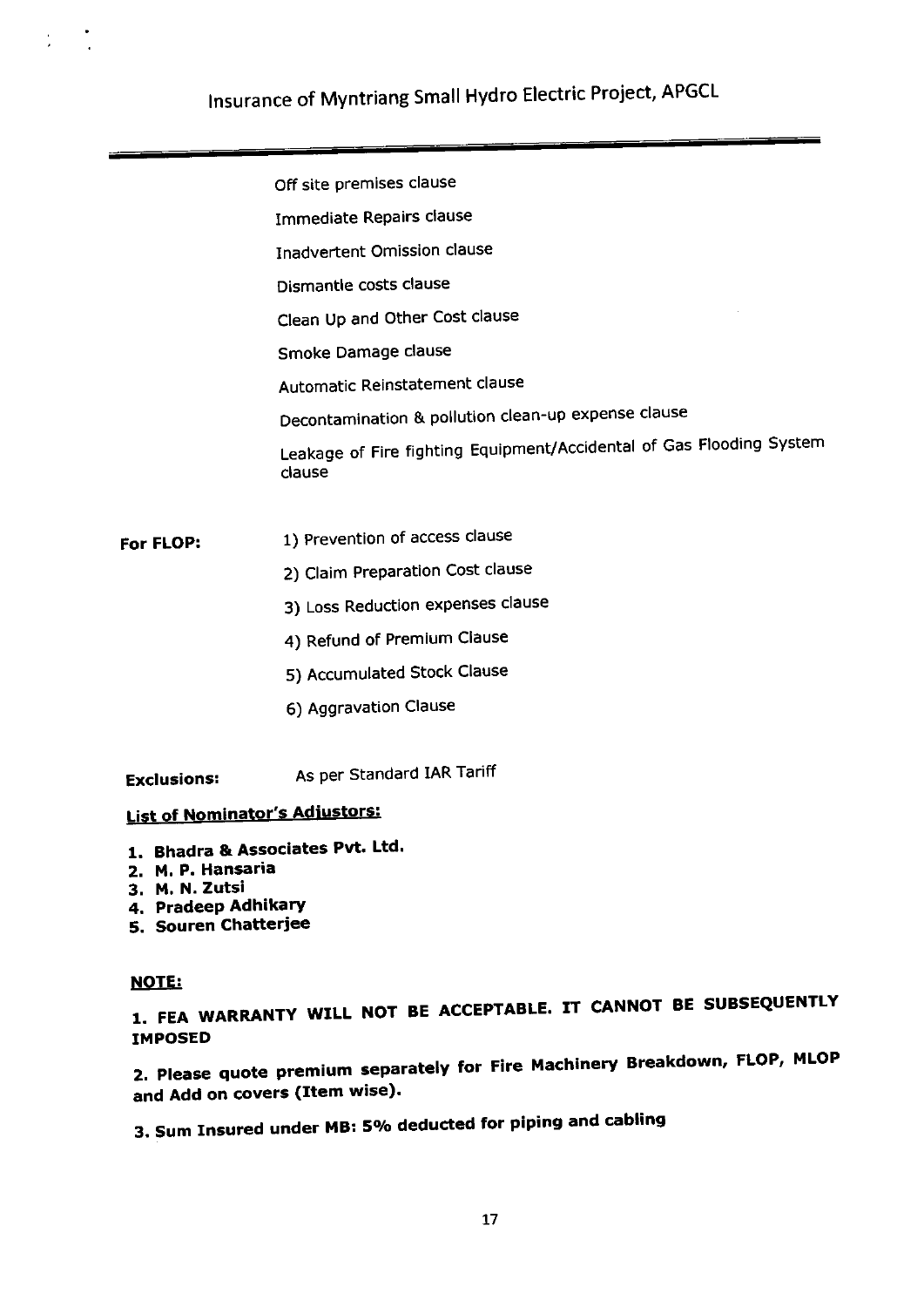DECLARATION - A

 $\mathcal{L}^{\mathcal{L}}$ 

### DECLARATION IN LETTER HEAD

# CERTIFICATE OF DECLARATION FOR CONFIRMATION OF IRDA/TAC GUIDELINES

|               |           |        |    |      |     | hereby |
|---------------|-----------|--------|----|------|-----|--------|
| ı.<br>certify | <b>OD</b> | behalf | of | that | our | offer  |
|               |           |        |    |      |     |        |

tender specification No ....'.""' " does not breach of Insurance Act / IRDA / TAC and applicable guidelines. I further confirm that in the event of disclosure at a later stage that the same is in breach and APGCL is put to any disadvantage or face cancellation of the Policy or any claim becomes substandard / untenable, the whole liabilities arising out of this shall lie wholly on us and we shall bear all consequences thereof.

I, further certify that I am the duly authorized representative of the underwriter and competent to agree as above and a valid power of attorney to this effect is enclosed.

> Authorized representative's signature with name and address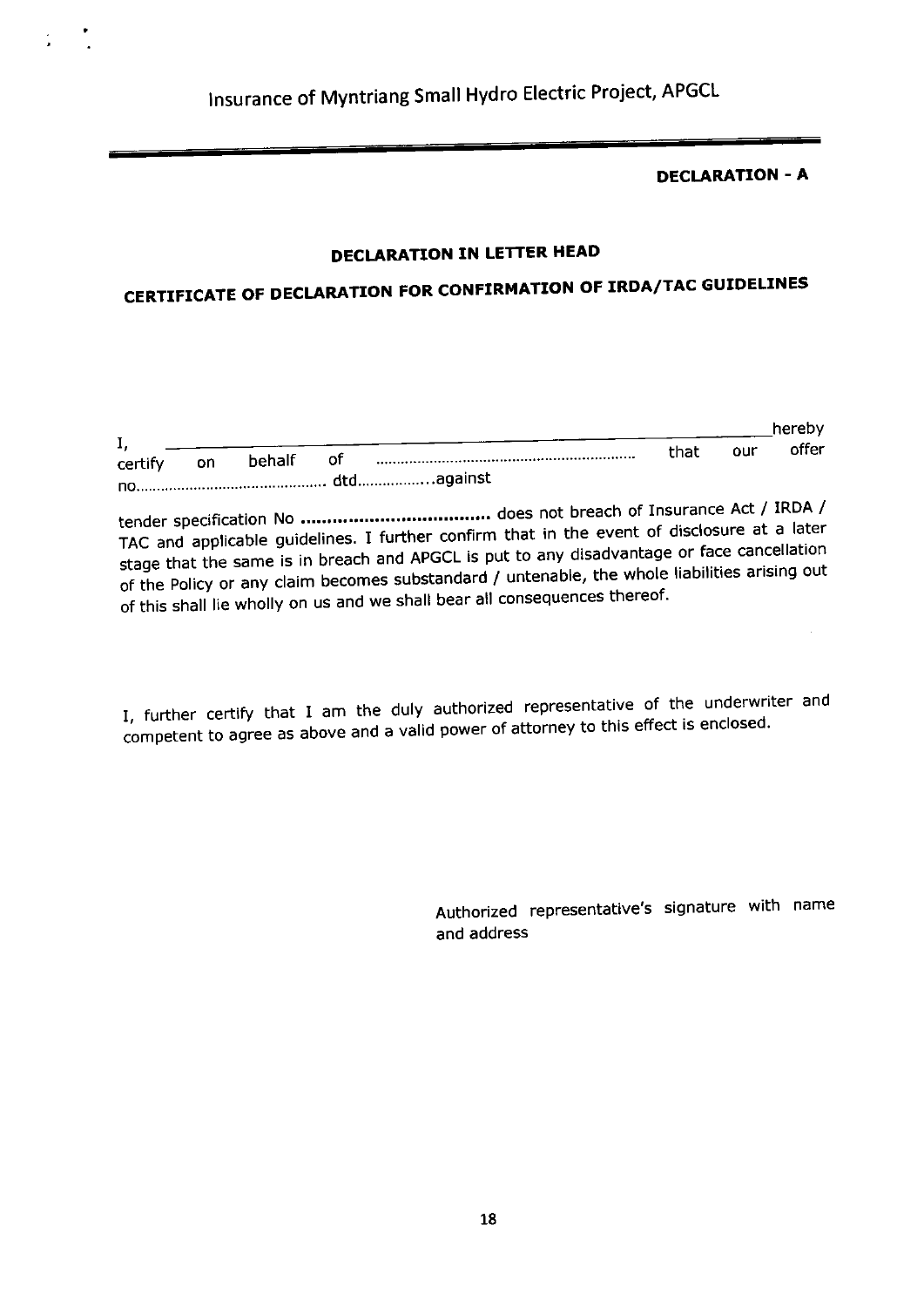**ANNEXURE-III** 

7

# **PRICE SCHEDULE**

 $\frac{1}{2}$  $\begin{array}{c} \bullet \\ \bullet \\ \bullet \end{array}$ 

|                                                   |                   |                  |                                                                                                                           |                    |      | $R$ en. 2020-21         |
|---------------------------------------------------|-------------------|------------------|---------------------------------------------------------------------------------------------------------------------------|--------------------|------|-------------------------|
|                                                   |                   |                  |                                                                                                                           | <b>Sum Insured</b> | Rate | Premium (Rs)            |
| <b>Risk Location</b>                              | Occupancy         | Cover            | <b>Description</b>                                                                                                        |                    |      |                         |
| <b>Myntriang Small</b>                            |                   |                  | All Civil Structure including dams, Dikes, intake, tunnel,                                                                |                    |      |                         |
| Hydro Electric<br>Project St-II,<br>Lengery, PO – | Hydro-Power       | <b>Material</b>  | shaft, high pressure tunnel, butterfly valve, penstock and<br>building of power house, Boundary wall, Road etc (inclusive |                    |      |                         |
|                                                   | <b>Generation</b> | <b>Damage</b>    | of both underground and overground structures) including                                                                  |                    |      |                         |
| Amterang,                                         | Plant (3 x 1.5    | First            | Plinth & Foundation                                                                                                       | 31,50,00,000       |      | 0                       |
| Dist - Karbi                                      | MW)               |                  | Plant and Machinery including Electrical Installation                                                                     | 27,50,00,000       |      | $\bf{0}$                |
| Anglong, Pin -                                    |                   |                  |                                                                                                                           | 1,00,00,000        |      | $\bf{0}$                |
|                                                   |                   |                  | Stock of Stores, Spares & Consumables                                                                                     |                    |      |                         |
|                                                   |                   |                  | Plant and Machinery of Total Power Plant which is                                                                         |                    |      |                         |
|                                                   |                   |                  | inclusive of all Machineries for power Generation &                                                                       |                    |      |                         |
|                                                   |                   |                  | Transmission, transformer oil, gear oil and any other                                                                     |                    |      |                         |
|                                                   |                   |                  | such oil which are inside the equipment and also                                                                          |                    |      |                         |
|                                                   |                   |                  | including of power and control cables]                                                                                    |                    |      | 0                       |
|                                                   |                   |                  | <b>Total (Material Damage)</b>                                                                                            | 60,00,00,000       |      |                         |
|                                                   |                   |                  | Earthquake                                                                                                                | 60,00,00,000       |      | 0                       |
|                                                   |                   |                  | <b>STFI Cover</b>                                                                                                         | 60,00,00,000       |      | $\mathbf{0}$            |
|                                                   |                   |                  | Start up/Shut down expenses                                                                                               | 5,00,00,000        |      | Free cover              |
|                                                   |                   |                  | Escalation @ 5% of Sum Insured                                                                                            | 2,95,00,000        |      | Free cover              |
|                                                   |                   |                  | Removal of Debris including External Debris                                                                               | 5,00,00,000        |      | Free cover              |
|                                                   |                   |                  | Architecture's, Surveyors, consulting engineer's fees (in                                                                 |                    |      |                         |
|                                                   |                   |                  | excess 3% of the claim amount)                                                                                            | 5,00,00,000        |      | Free cover              |
|                                                   |                   |                  |                                                                                                                           |                    |      |                         |
|                                                   |                   |                  | Impact damage due to insureds own and O&M contractors<br>Rail/Road Vehicles, Fork lifts, Cranes, Stackers and the like    |                    |      |                         |
|                                                   |                   |                  | and articles dropped therefrom.                                                                                           | 5,00,00,000        |      | Free cover              |
|                                                   |                   |                  |                                                                                                                           | 2,95,00,000        |      | Free cover              |
|                                                   |                   |                  | Omission to insure @ 5% of sum insured                                                                                    |                    |      |                         |
|                                                   |                   |                  | Spillage of Molten Material Damage Cover -Stocks in                                                                       | 5,00,00,000        |      | Free cover              |
|                                                   |                   |                  | specified blocks                                                                                                          |                    |      |                         |
|                                                   |                   |                  | Spoilage Material Damage -Machinery, Containers &                                                                         | 5,00,00,000        |      | Free cover              |
|                                                   |                   |                  | Equipments in specified blocks                                                                                            | 5.00.00,000        |      | Free cover              |
|                                                   |                   |                  | Loss minimization expenses                                                                                                |                    |      | Free cover              |
|                                                   |                   |                  | <b>Involuntary betterment</b>                                                                                             | 5,00,00,000        |      | Free cover              |
|                                                   |                   | ADD On           | Plans, Documents & Computer Systems Records                                                                               | 5,00,00,000        |      | Free cover              |
|                                                   |                   | <b>Covers</b>    | Fire fighting expenses                                                                                                    | 5,00,00,000        |      | Free cover              |
|                                                   |                   |                  | <b>Expediting expenses</b>                                                                                                | 5,00,00,000        |      | Free cover              |
|                                                   |                   |                  | Leakage and contamination cover                                                                                           | 5,00,00,000        |      | Free cover              |
|                                                   |                   |                  | Claim Preparation Cost                                                                                                    | 5,00,00,000        |      | Free cover              |
|                                                   |                   |                  | Brand & trade mark                                                                                                        | 5,00,00,000        |      |                         |
|                                                   |                   |                  | Off site premises                                                                                                         | 5.00,00,000        |      | Free cover              |
|                                                   |                   |                  | Immediate Repairs                                                                                                         | 5.00.00,000        |      | Free cover              |
|                                                   |                   |                  | Inadvertent Omission                                                                                                      | 5,00,00,000        |      | Free cover              |
|                                                   |                   |                  | Dismantle costs                                                                                                           | 5,00,00,000        |      | Free cover              |
|                                                   |                   |                  | Clean Up and Other Cost                                                                                                   | 5,00,00,000        |      | Free cover              |
|                                                   |                   |                  | Smoke Damage                                                                                                              | 5,00,00,000        |      | Free cover              |
|                                                   |                   |                  | Automatic Reinstatement                                                                                                   | 5,00,00,000        |      | Free cover              |
|                                                   |                   |                  | Decontamination & pollution clean-up expense                                                                              | 5,00,00,000        |      | Free cover              |
|                                                   |                   |                  | Leakage of Fire fighting Equipment/Accidental of Gas                                                                      |                    |      |                         |
|                                                   |                   |                  |                                                                                                                           | 5.00.00.000        |      | Free cover              |
|                                                   |                   |                  | Flooding System                                                                                                           |                    |      |                         |
|                                                   |                   |                  |                                                                                                                           |                    |      | 0                       |
|                                                   |                   |                  | Total (Add-on Cover)                                                                                                      |                    |      |                         |
|                                                   |                   |                  |                                                                                                                           |                    |      |                         |
|                                                   |                   |                  | A) Plant and Machinery [Plant and Machinery of Total                                                                      |                    |      |                         |
|                                                   |                   |                  | Power Plant which is inclusive of all Machineries for power                                                               |                    |      |                         |
|                                                   |                   |                  | Generation & Transmission, transformer oil, gear oil and any                                                              |                    |      |                         |
|                                                   |                   | Machinery        | other such oil which are inside the equipment and also                                                                    |                    |      |                         |
|                                                   |                   | <b>BreakDown</b> | including of power and control cables (But Excluding 5%                                                                   |                    |      |                         |
|                                                   |                   |                  | Piping in utilities, drinking water, sewerage pipe, effluent                                                              |                    |      |                         |
|                                                   |                   |                  | pipe, drainage pipe, etc and flexible cabling for lighting in                                                             | 26.12.50.000       |      | 0                       |
|                                                   |                   |                  | plant and street lighting)                                                                                                |                    |      | $\overline{\mathbf{o}}$ |
|                                                   |                   |                  | <b>Total (MBD)</b>                                                                                                        | 26,12,50,000       |      |                         |
|                                                   |                   |                  | Fire Loss of Profit (NP+Insured Standing Charges (IP-12                                                                   |                    |      |                         |
|                                                   |                   |                  | months (Time Excess-7 Days of Standard Gross Profit of the                                                                |                    |      | $\mathbf{0}$            |
|                                                   |                   |                  | Affected Unit)                                                                                                            | 2,00,00,000        |      |                         |
|                                                   |                   |                  |                                                                                                                           |                    |      |                         |
|                                                   |                   |                  |                                                                                                                           |                    |      |                         |
|                                                   |                   |                  | Prevention of access with maximum limit of 4 weeks (over &                                                                |                    |      |                         |
|                                                   |                   |                  | above the policy time excess) and with maximum radius of 5                                                                |                    |      | Free cover              |
|                                                   |                   | Fire Loss of     | kilometers from insured premises)                                                                                         | 5,00,00,000        |      |                         |
|                                                   |                   | Profit           | Claim Preparation Cost                                                                                                    | 5,00,00,000        |      | Free cover              |
|                                                   |                   |                  | Loss Reduction expenses                                                                                                   | 5,00,00,000        |      | Free cover              |
|                                                   |                   |                  | Refund of Premium Clause                                                                                                  | 5,00,00,000        |      | Free cover              |
|                                                   |                   |                  | <b>Accumulated Stock Clause</b>                                                                                           | 5,00,00,000        |      | Free cover              |
|                                                   |                   |                  | <b>Aggravation Clause</b>                                                                                                 | 5,00,00,000        |      | Free cover              |
|                                                   |                   |                  |                                                                                                                           |                    |      |                         |
|                                                   |                   |                  |                                                                                                                           |                    |      | $\bullet$               |